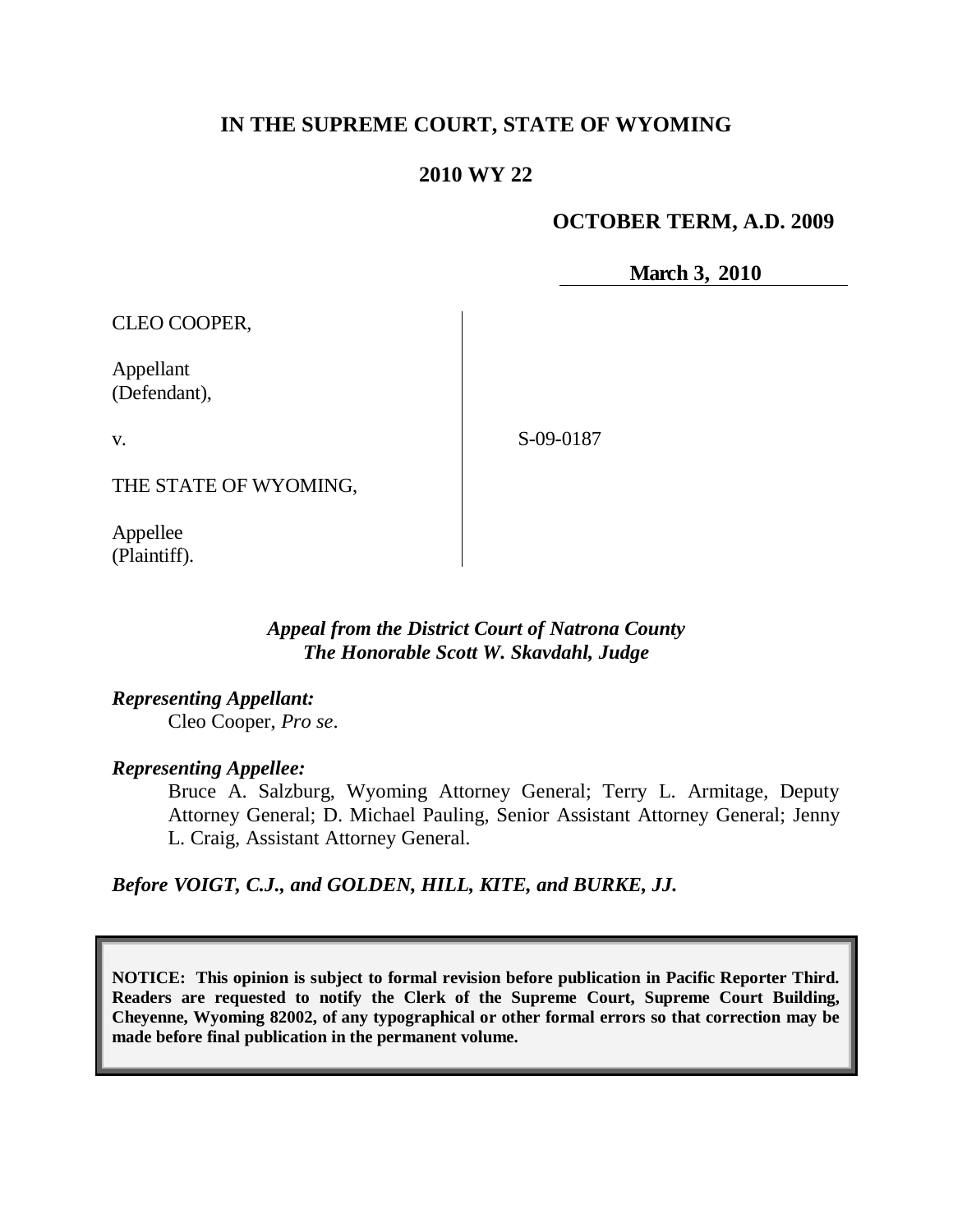#### **VOIGT, Chief Justice.**

[¶1] Cleo Cooper (the appellant) appeals from the district court's denial of a motion to correct an illegal sentence, in which the district court clarified its intent that the appellant's sentence was to run consecutive to other sentences. Finding that review of the appellant's claim is barred by the doctrine of *res judicata*, we will affirm the district court's decision.

#### **ISSUE**

[¶2] Did the district court err when it denied the appellant's motion to correct an illegal sentence and instead clarified that the appellant's sentence was to be served consecutive to his other sentences?

#### **FACTS**

[¶3] The appellant was subject to several separate criminal prosecutions, including case Nos. 16970-C, 16678-C, 16774-B, 16849-B, and a federal prosecution. On July 20, 2006, in case No. 16970-C, the appellant pled guilty to one count of forgery and one count of identity theft. He was subsequently sentenced to 8½ to 10 years for each of those offenses, to run concurrently with one another. At the sentencing hearing, the appellant requested that any sentence that the court imposed be ordered to run concurrently with his sentences in case Nos. 16678-C and 16774-B, which he was currently serving. In response, the judge stated in part:

> You want to accept responsibility but avoid any consequences. And you have been trying to talk your way out of everything.

> You ask for the mercy of this Court. But every time you've been given mercy, you have ignored your responsibility to the community and to society as a whole.

> > . . . .

. . . .

I decline to make that sentence consecutive to any other sentence you are currently serving. This isn't a situation where you can add up as many as you want and put them on the same bill.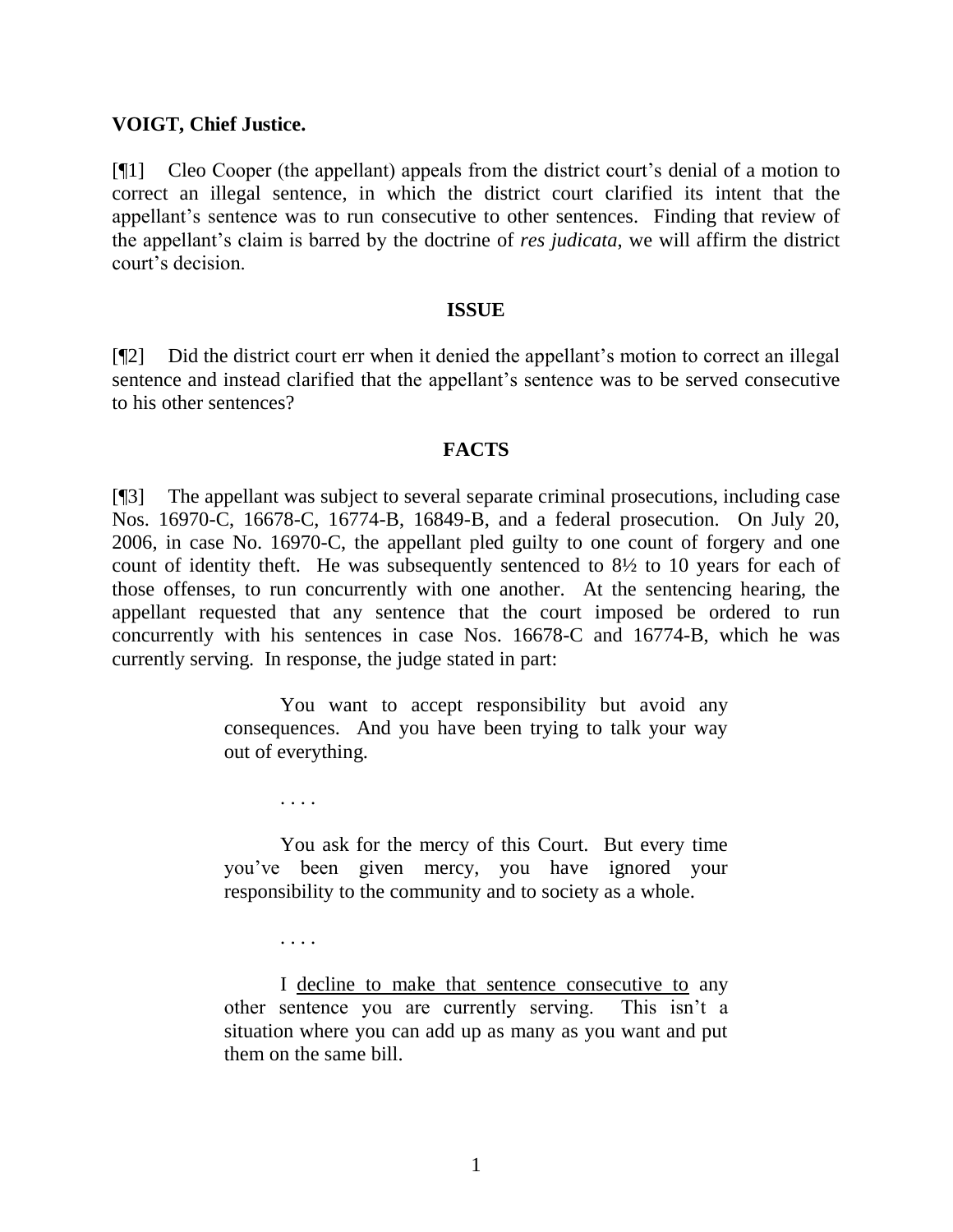(Emphasis added.) The subsequent written sentence indicated that the two sentences would "run concurrent with each other, but consecutive to Criminal Action Nos. 16678-C and 16774-B . . . ." (Emphasis added.) The appellant timely filed an appeal in that case, and the appeal was consolidated with an appeal from a separate conviction. This Court affirmed the convictions in both cases. *See Cooper v. State*, 2008 WY 5, 174 P.3d 726, 727 (Wyo. 2008).

[¶4] In January of 2009, the appellant filed a motion for sentence reduction in case No. 16970-C, which motion was granted, thereby reducing the appellant's minimum term to 7½ years. In July of 2009, the appellant filed in the same case a motion to correct an illegal sentence, pursuant to W.R.Cr.P. 35(a). The appellant contended that, consistent with the district court's oral pronouncement at sentencing, his sentences should be served concurrently with the sentences from the other cases, and not consecutively as indicated in the written sentence. In response, the district court issued its Order Clarifying Sentence, denying the appellant's motion and stating:

> [T]o the exten[t] this Court stated in its[] oral pronouncement that the sentence in Case No. 16970-C was to be "concurrent" with Case Nos. 16678-C and 16[774-B], the Court misspoke. The sentence in Case No. 16970-C is "consecutive" to Case Nos. 16678-C and 16774-B, as this Court's Judgment and Sentence properly provided.

This appeal follows.

## **STANDARD OF REVIEW**

[¶5] In reviewing on the merits the denial of a motion to correct an illegal sentence, we would apply an abuse of discretion standard. *McDaniel v. State*, 2007 WY 125, ¶¶ 6-7, 163 P.3d 836, 838 (Wyo. 2007). As will be seen below, however, we will dispose of this appeal upon other grounds.

### **DISCUSSION**

[¶6] The appellant's main argument is that his sentences in No. 16970-C should be treated as running concurrently with his other sentences as stated in the district court's oral pronouncement and not treated as running consecutively as indicated in the subsequent written sentence because this Court has previously stated that oral pronouncements control over written pronouncements when conflict exists between them.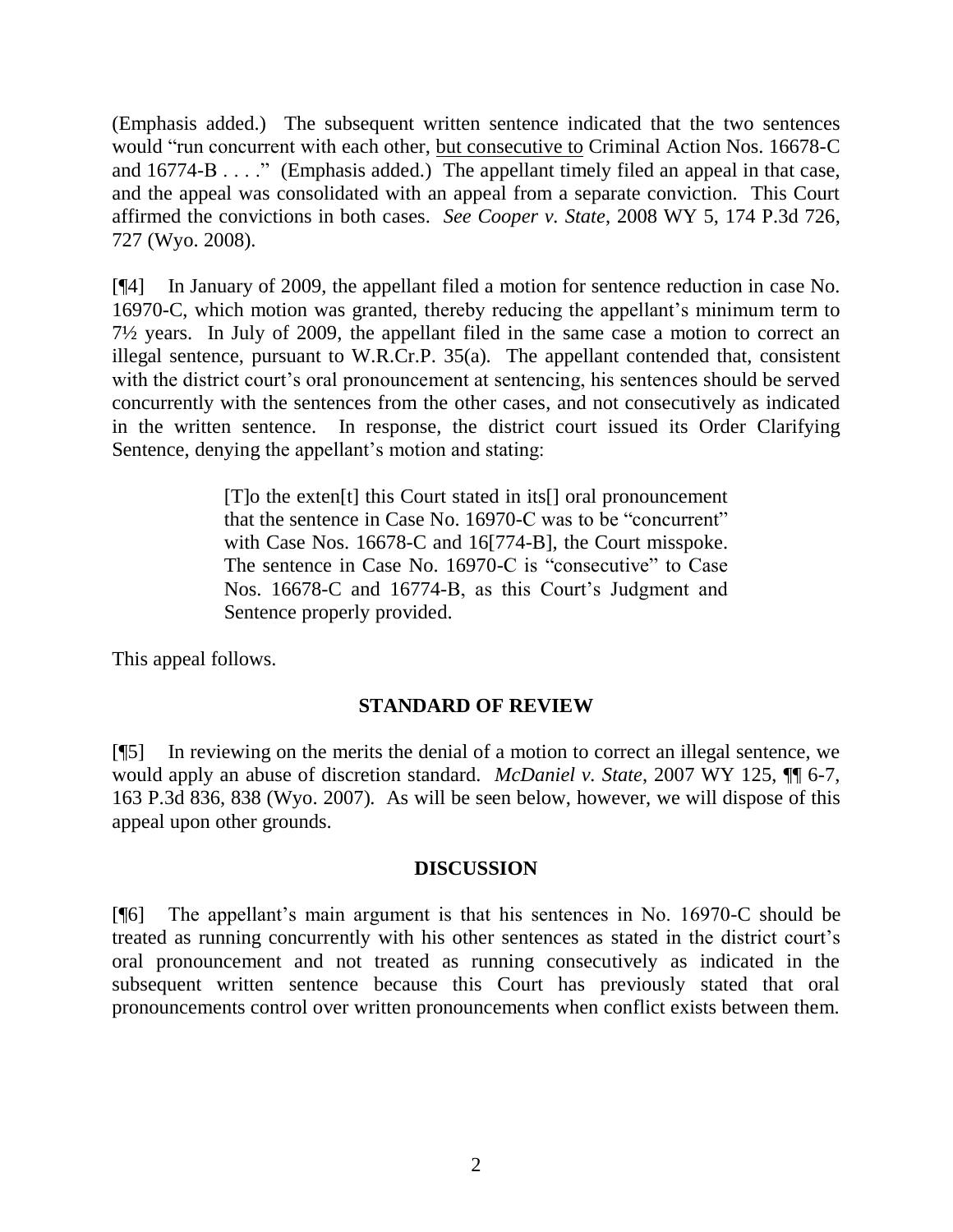The State argues that the doctrine of *res judicata* bars review of the issue raised by the appellant because the appellant failed to raise the issue earlier.<sup>1</sup> We agree.

> We have repeatedly held that claims brought pursuant to W.R.Cr.P. 35(a) are subject to the principles of *res judicata*. *McCarty v. State*, 929 P.2d 524, 525 (Wyo. 1996); *Lacey v. State*, 2003 WY 148, ¶ 11, 79 P.3d 493, 495 (Wyo. 2003); *Dolence v. State*, 2005 WY 27, ¶ 6, 107 P.3d 176, 178 (Wyo. 2005); *Amin v. State*, 2006 WY 84, ¶ 5, 138 P.3d 1143, 1144 (Wyo. 2006). We have also repeatedly held that the *res judicata* doctrine applies when a defendant could have raised such an issue in an earlier appeal or motion for sentence reduction but did not do so. *Hamill v. State*, 948 P.2d 1356, 1358-59 (Wyo. 1997); *Mead v. State*, 2 P.3d 564, 566 (Wyo. 2000); *Gould* [*v. State*, 2006 WY 157], ¶ 16, 151 P.3d [261,] 266 [Wyo. 2006].

*McDaniel*, 2007 WY 125, 19, 163 P.3d at 838. If a party fails to "show good cause why the issue was not raised at an earlier opportunity, the court may decline to consider the issue." *Hamill v. State*, 948 P.2d 1356, 1358 (Wyo. 1997).

[¶7] As noted above, the appellant filed a direct appeal from the judgment and sentence of the conviction in case No. 16970-C, which was consolidated with case No. 16849-B. The appellant did not in that appeal raise the illegal-sentence issue that he now raises, even though the issue would then have existed. In fact, in his brief to this Court in that appeal, the appellant stated, "Pertaining to Docket 16970-C, Appellant foregoes raising any issues on appeal, and notes that this appeal will only concern Docket 16849-B." *See Cooper v. State*, 2008 WY 5, 174 P.3d 726 (Wyo. 2008). It was not until July of 2009 that the appellant finally raised the issue with the district court. The appellant fails to make any argument to show good cause as to why this issue was not brought to the attention of the district court or this Court on these prior occasions. Consequently, *res judicata* applies.

<sup>1</sup> The doctrine of *res judicata* bars litigation of issues that were or could have been determined in a prior proceeding. *Martinez v. State*, 2007 WY 164, ¶ 15, 169 P.3d 89, 92 (Wyo. 2007). Four factors are used to determine the applicability of the doctrine: "(1) identity in parties; (2) identity in subject matter; (3) the issues are the same and relate to the subject matter; and (4) the capacities of the persons are identical in reference to both the subject matter and the issues between them." *Id*. at ¶ 11, at 91 (quoting *Lacey v. State*, 2003 WY 148, ¶ 11, 79 P.3d 493, 495 (Wyo. 2003)).